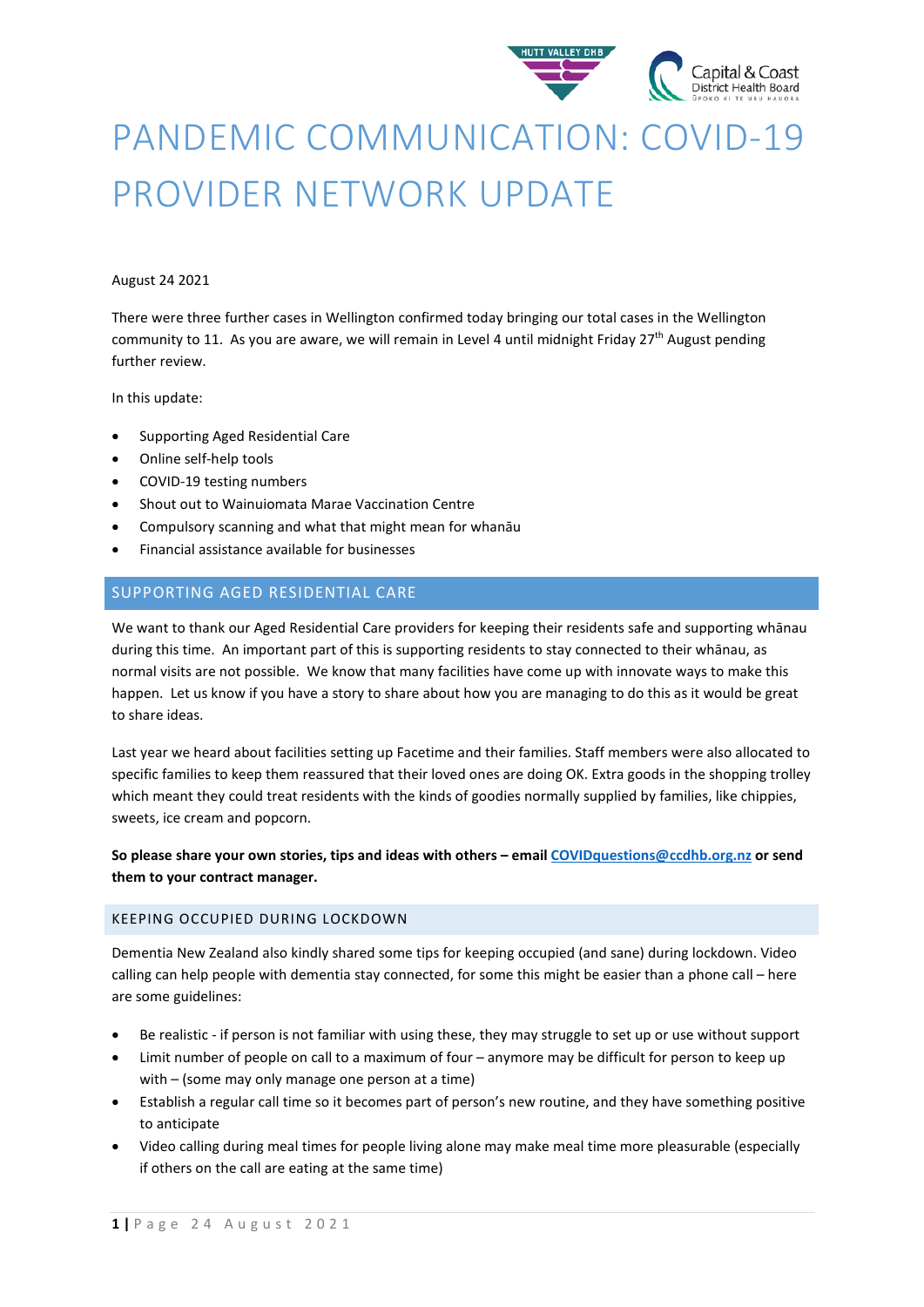

- Plan topics to talk about before calling reminisce, discuss topics of interest encourage opinion ideally supporting the person to talk rather than simply listening to you
- If the person lives in care facility call the facility ahead of time to discuss their ability to assist with video calling and the best time to do this.

# ONLINE SELF-HELP TOOLS

There are several online self-help tools at [melon](https://www.melonhealth.com/mental-wellbeing/) and justathought for people who are feeling anxious, stressed, worried or scared. These excellent resources provide different levels of support and practical strategies to cope with the stress and disruption of day-to-day life. Please share these with staff, whanau and friends.

Visit the *Getting Through Together* website:<https://www.allright.org.nz/campaigns/getting-through-together>

## COVID-19 TESTING NUMBERS

We are publishing the latest numbers for testing in our two DHB region[s on our websites](https://www.ccdhb.org.nz/our-services/covid-19-community-based-assessment-centres-cbacs/covid-19-testing-numbers/) and social media each day for the 24 hours prior.

Today's numbers – 22503 for CCDHB and 283 for HVDHB, making a total of 2,533 tests processed until midnight 23 August.

Full information around testing sites is available here.

Wellington[: https://www.healthpoint.co.nz/covid-19/wellington/](https://www.healthpoint.co.nz/covid-19/wellington/)

Hutt Valley:<https://www.healthpoint.co.nz/covid-19/hutt/>

### SHOUT OUT TO WAINUIOMATA MARAE VACCINATON CENTRE

Deputy Director-General Maori Health Directorate John Whaanga has given a shout out to Wainuiomata Vaccination clinic:

"I received my first COVID-19 vaccination today. It was awesome to be able to get my vaccination done today at Wainuiomata Marae. The kaimahi at the marae were fantastic, friendly, and well organised. Ngā mihi maioha ki a koutou katoa o te marae o Wainuiomata e whakahaumaru ana i ō tātou hapori. Mahi rangatira tā koutou mahi; me mihi ka tika!

Marae have always been the centre of our community - they've been places of refuge, safety, and care, and today was no different. Tēnā koutou o Wainui!"

#### COMPULSORY SCANNING AND WHAT THAT MEANS FOR WHĀNAU

Yesterday, Minister Hipkins announced that mandatory record keeping is being introduced for busy places and large gatherings to ensure the Government can contact trace quickly. Some of our whānau don't have a phone, so if anyone can't use the app, you can download th[e NZ COVID Tracer booklet,](https://urldefense.com/v3/__https:/covid19.govt.nz/health-and-wellbeing/contact-tracing/nz-covid-tracer-booklet/__;!!A3teau8g8Q!F6gE_9BnaCfB1NbUlvDBZaMPt7Vm1h8quFI7Gziz1aT4x_kXlzZmeGQZ3NZ2794E9aDQ$) keep a calendar or diary, or take photos so you can recall where you've been.

[Unite Against COVID-19](https://covid19.govt.nz/health-and-wellbeing/contact-tracing/nz-covid-tracer-booklet/#order-free-printed-collateral-for-your-business,-community-organisation-or-event) has some excellent resources for providers to download or order, as well as find information in other languages.